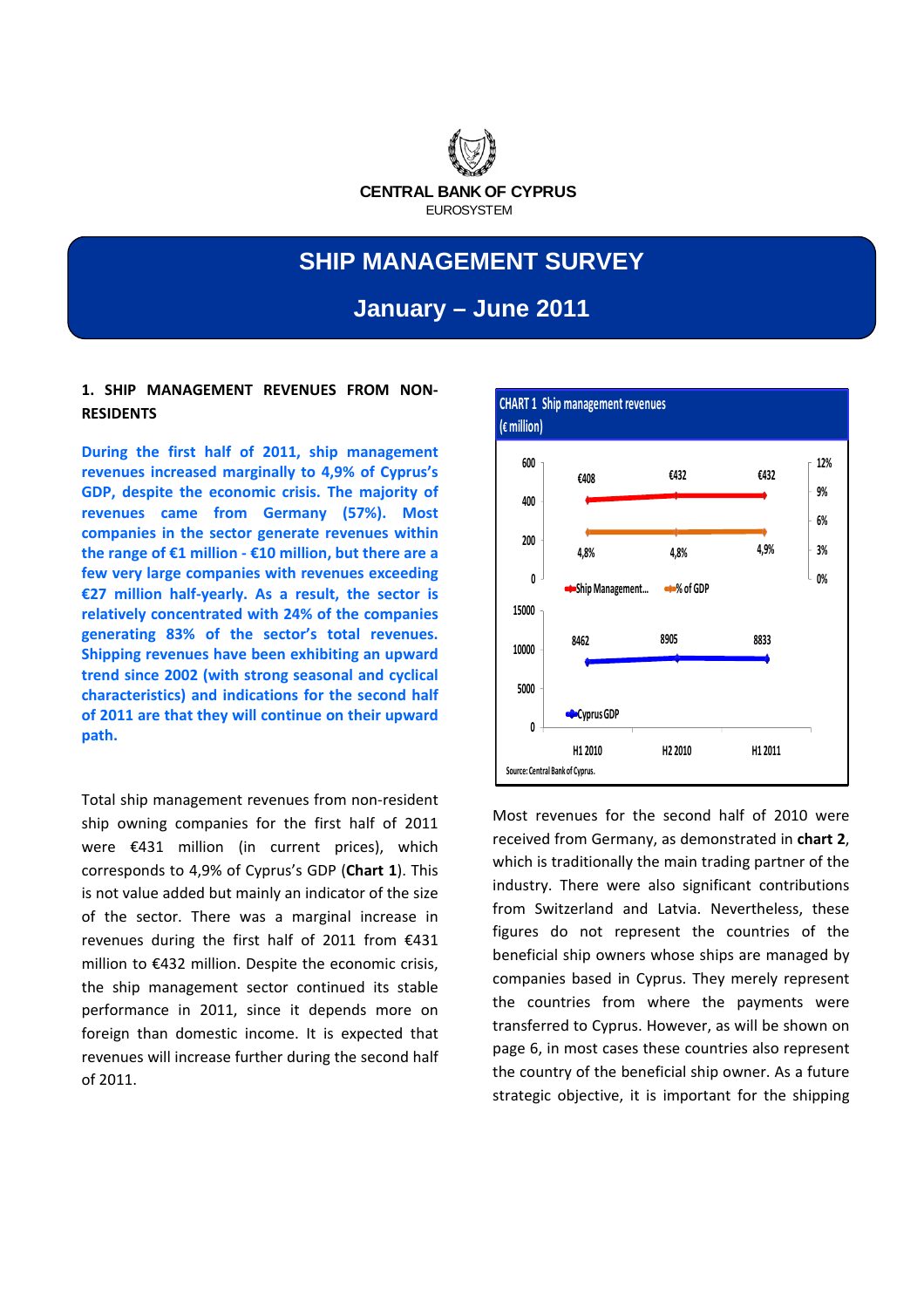sector in Cyprus to generate revenues from other countries in order to further diversify the client portfolio and to become less dependent on German exports and growth.



**Chart 3** provides information on the distribution of revenues in the sector for the first half of 2011. The horizontal axis includes several different ranges (groups) of revenues in increasing order. Each company has been included into one of these groups. The vertical axis measures the percentage of companies belonging to each group. It can be observed that 45% of the companies have half‐ yearly incomes within the range of €1 million  $-$  €10 million. Few companies generate very large (in excess of €27 million) or very small (less than €200.000) revenues. It would be worth investigating the factors affecting the distribution of revenues in the sector. Possible explanations include the specialization per type of ship management service (i.e. crew management, technical management, full management), the capital structure (sources of financing) and ownership status of the companies (e.g. member of a greater group which controls companies specializing in ship owning and chartering activities) and the country of the beneficial owner. Tacit knowledge and historical factors can also prove very important.



Closely related to the distribution of revenues, is the level of market concentration associated with it. Based on data for the first half of 2011, the ship management sector appears to be relatively concentrated with 24% of the companies accounting for 83% of the sector's revenues. This is illustrated in **Chart 4**. The horizontal axis measures, cumulatively, the percentage of companies contributing to the ship management revenues, ranked by order of importance. For example, the 24% level corresponds to the top 24% of companies in the sector in terms of half‐yearly revenues. The vertical axis measures the respective percentage revenue contribution of these companies. Therefore, based on the chart, the top 24% of companies contribute 83% of the total revenues in the sector. The turning point in the chart indicates the level at which a decline is observed in the marginal contribution of companies to the sector's revenues. Specifically, a 1% increase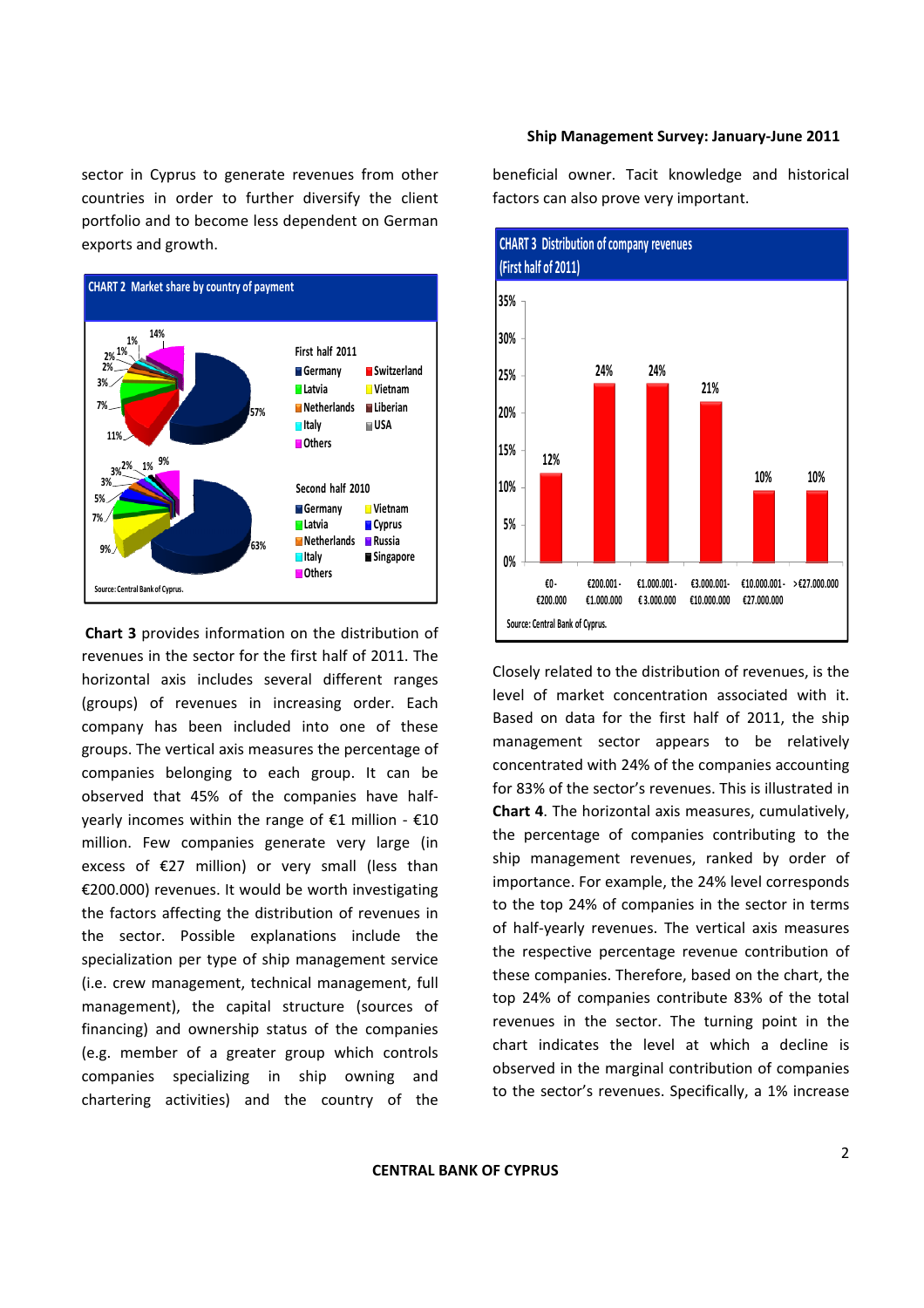in the number of companies beyond the turning point provides less than a 1% increase in the cumulative revenues of the sector.



**Chart 5** provides historical time series information on the level of inward transactions (flows) that were completed by the shipping sector since 2002. These transactions concern revenues from the provision of shipping services abroad (both ship management and ship owning) and are compiled from a variety of sources such as local banks. The flows are not presented in raw data format but as a 3‐month moving average, which enables us to identify the main trend underlying the series.

**Chart 5** shows that the revenues are characterised by an upward trend as well as seasonal and cyclical factors. Such information can be used for forecasting purposes. Another interesting fact revealed by the series is the large increase in revenues in 2008 and their subsequent decline in 2009 and 2010, following the beginning of the global financial crisis. Despite this decline, the general upward trend of revenues reveals that the shipping

#### **Ship Management Survey: January‐June 2011**

sector remains strong and has the potential for further development in the years to come, especially with the introduction of the new Cyprus tonnage tax system approved by the EU in March 2010 and enacted by Cyprus's parliament in April 2010.

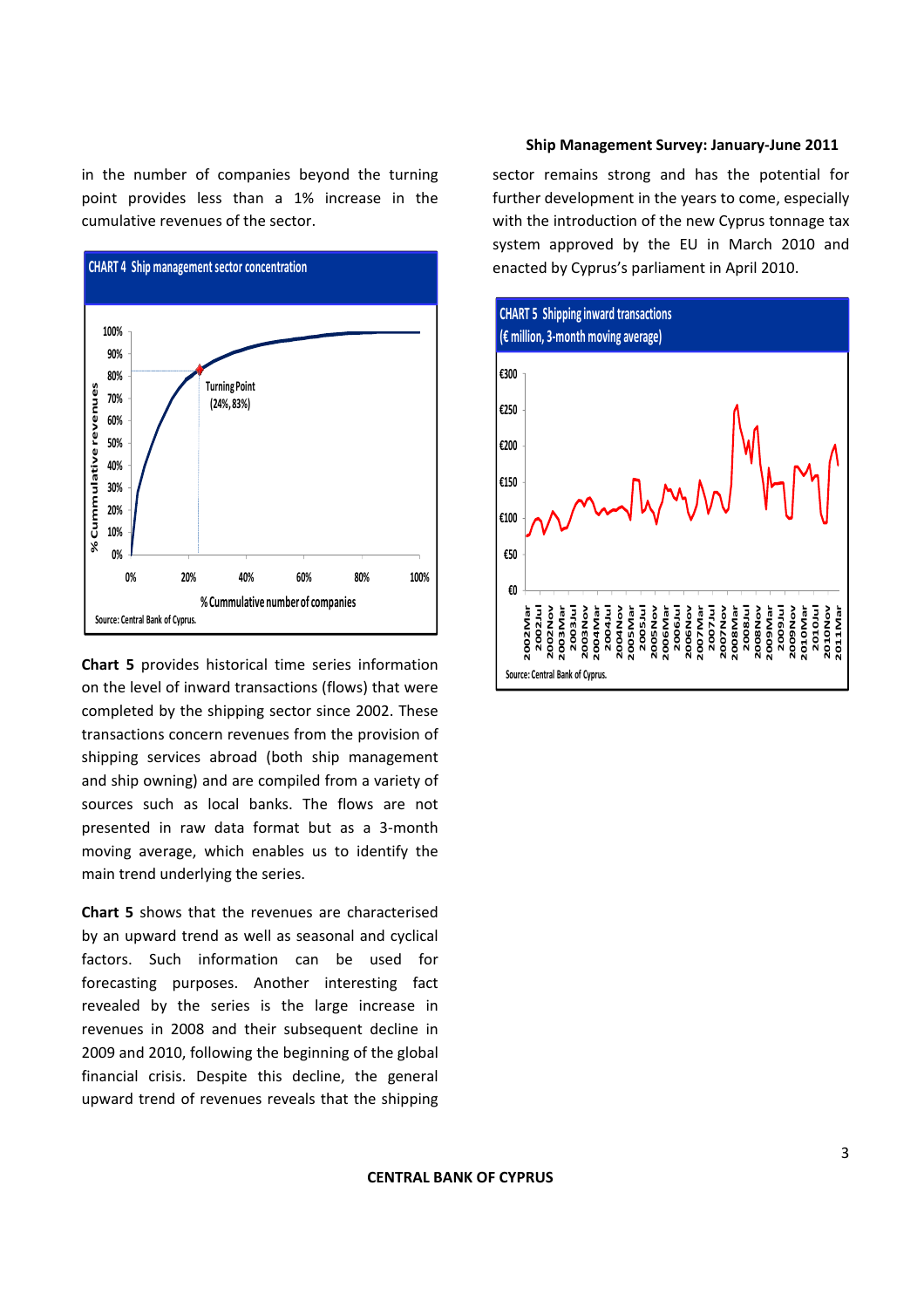# **2. SHIP MANAGEMENT SERVICES**

**Most of the ship management sector's revenues during the period under review were derived from the provision of core ship management services (66%). Of these, 49% concerned crew management and 39% full management. Germany contributed 74% of revenues from ship management services, 58% in the case of crew management and only 10% in the case of full management. The later category is much more diversified and includes revenues from many other countries.**

The composition of ship management revenues by type of service provided is illustrated in **Chart 6**. The first column corresponds to the period July ‐ December 2010 and the second to the period January – June 2011. The vertical axis measures the percentage contributions of each service type that sum up to 100%.



Crew management is the most frequent and important type of ship management service exported, accounting for 49% of the total revenues, followed by full management with 39% and technical management with 12%. This distribution

#### **Ship Management Survey: January‐June 2011**

has remained almost unchanged from the second half of 2010. Furthermore, it reflects the presence of several large international companies engaged in the provision of crew and full management services in the sector.

In total, ship management services (crew, full and technical management) correspond to 66% of the sector's revenues, which underlines the sector's specialization in the provision of crew and full management services. Additional contributions are provided by freight (12%), chartering (13%) and other services (i.e. finance, logistics) as depicted in **Chart 7**. The second level of the tree diagram provides further analysis by country within the management segment of the first level. The majority of ship management revenues came from Germany (74%). It is expected that chartering revenues will increase further with the registration of new companies in Cyprus, following recent changes in the Cyprus tax system.



In the first level of **Chart 8**, the ship management revenues are decomposed further into percentage contributions by technical, crew and full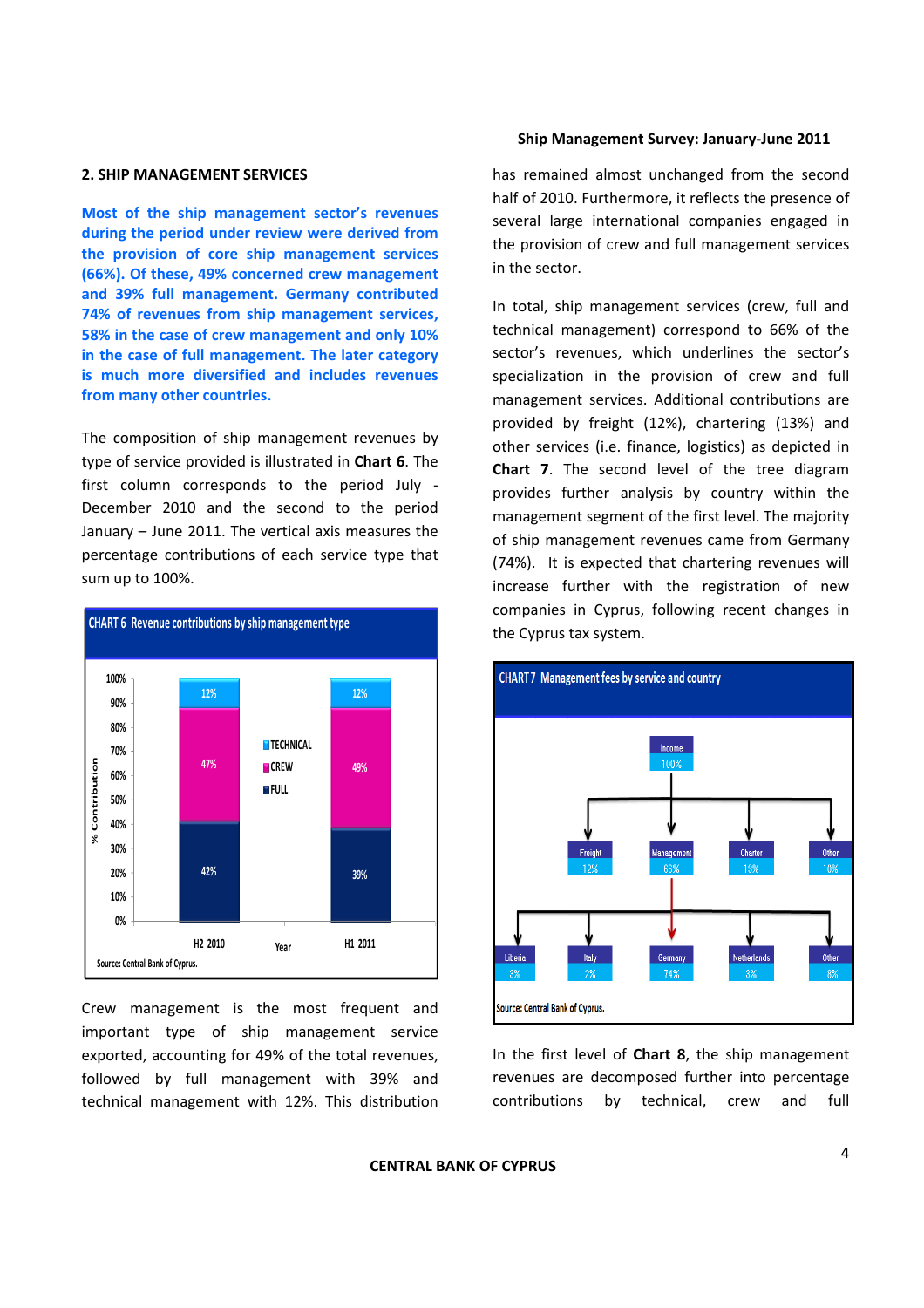management revenues. The later category covers the provision of both crew and technical management under a single contract. The second level of the tree diagram further decomposes full management revenues by country of payment. Russia (32%) and Malta (14%) were the main contributors to the full management revenues of the sector during the first half of 2011. Only 10% of the revenues came from Germany in this case. There is sufficient diversification of the country portfolio for long‐term income stability.



A different picture is observed for crew management revenues in **Chart 9**. Most crew management revenues for the first half of 2011 came from German ship owners (58%) and the rest of the revenues were accounted for by many countries with relatively small contributions. The companies' client portfolios need to be diversified by exploring other promising markets such as Russia, UK, Italy and Denmark. Further research needs to investigate whether the two main types of ship management services (full and crew) can be offered to more ship owning companies in each country and how to increase market shares.

# **Ship Management Survey: January‐June 2011**

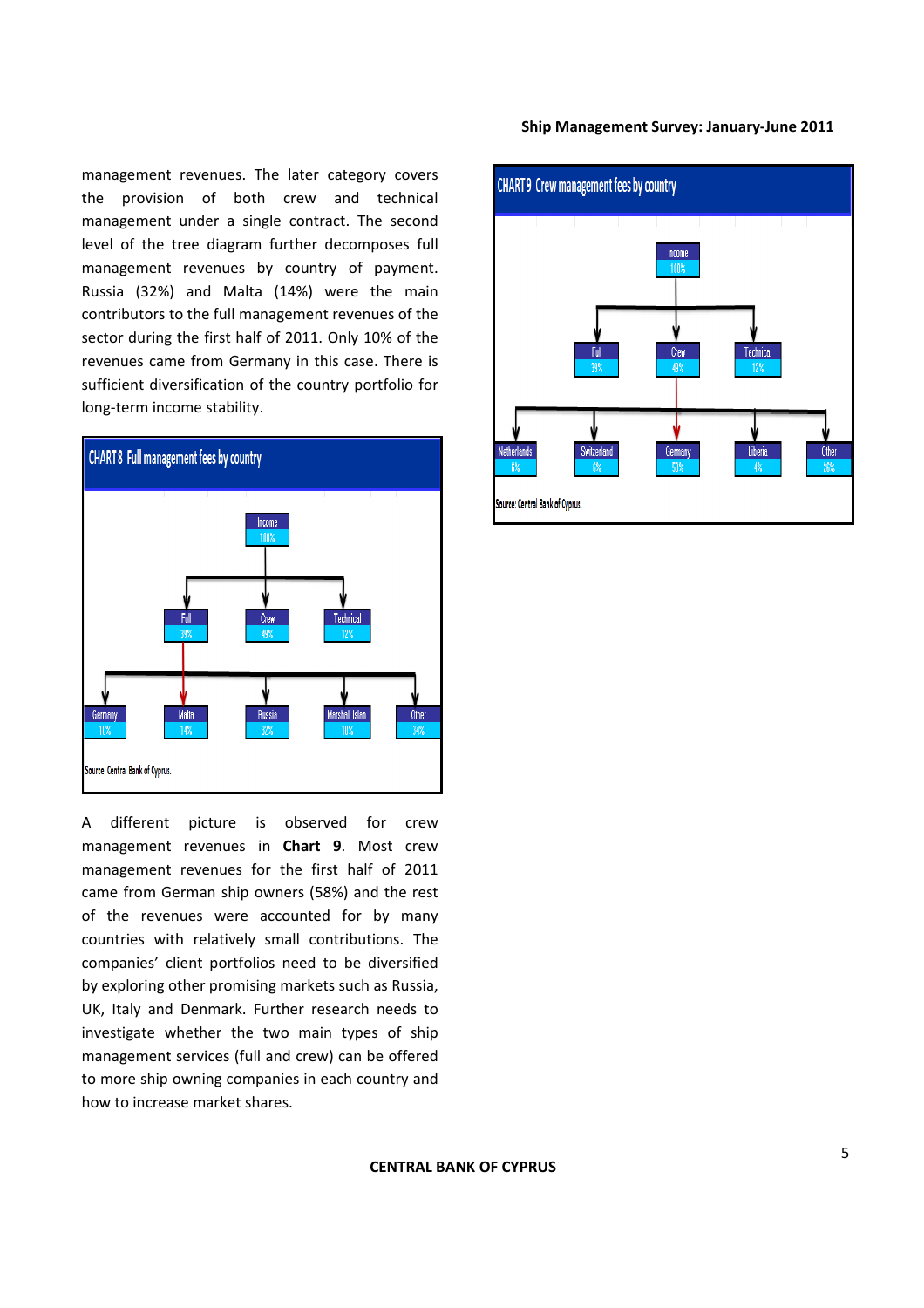# **3. COUNTRY PORTFOLIOS**

**Ship management services are offered almost exclusively to ships with foreign flags. Given the size of Cyprus's shipping registry, it is important to increase the sector's share in this segment. Even though Germany is the most important market for the Cyprus ship management sector, it has remained static. It is, therefore, important to increase revenues from new markets. Currently, there is limited provision of ship management services to countries like Russia, the Netherlands and the UK. Client portfolios are positively related with market share. Market share increases considerably when more than 41 ship owning companies are included in a company's portfolio.**

Most of the sector's revenues come from the management of ships under foreign flags. As shown in **Chart 10**, only 9% of the revenues corresponded to ships under the Cyprus flag for the first half of 2011. Thus, there is potential for expansion since Cyprus's shipping registry is of considerable size and it is well developed with an international reputation for the benefits it offers. Ship management companies need to offer their services to more ship owning companies carrying the Cyprus flag, especially since these companies maintain links and interact with the local shipping sector. It is also expected that the registrations of ships will increase further in the future, following recent policy changes in taxation and flag benefits adopted by the government of Cyprus.

**Chart 11** shows the market share per country of beneficial ship owner for the periods July‐December 2010 and January‐June 2011. German ship owners are the main sources of revenues with 65% in the first half of 2011, while during the second half of 2010 their share increased to 72%. This result is related to the analysis in section 2 and further emphasizes the lack of diversification in the sector's revenues. Greater effort is needed in countries like Russia, Italy, Norway and the Netherlands, in order to attract ship owners and expose them to the benefits and expertise of Cyprus's ship management sector.





Few companies managed large portfolios of ship owning companies during the first half of 2011. This is illustrated in **Chart 12**. The horizontal axis illustrates four different portfolios that differ in size.

**CENTRAL BANK OF CYPRUS**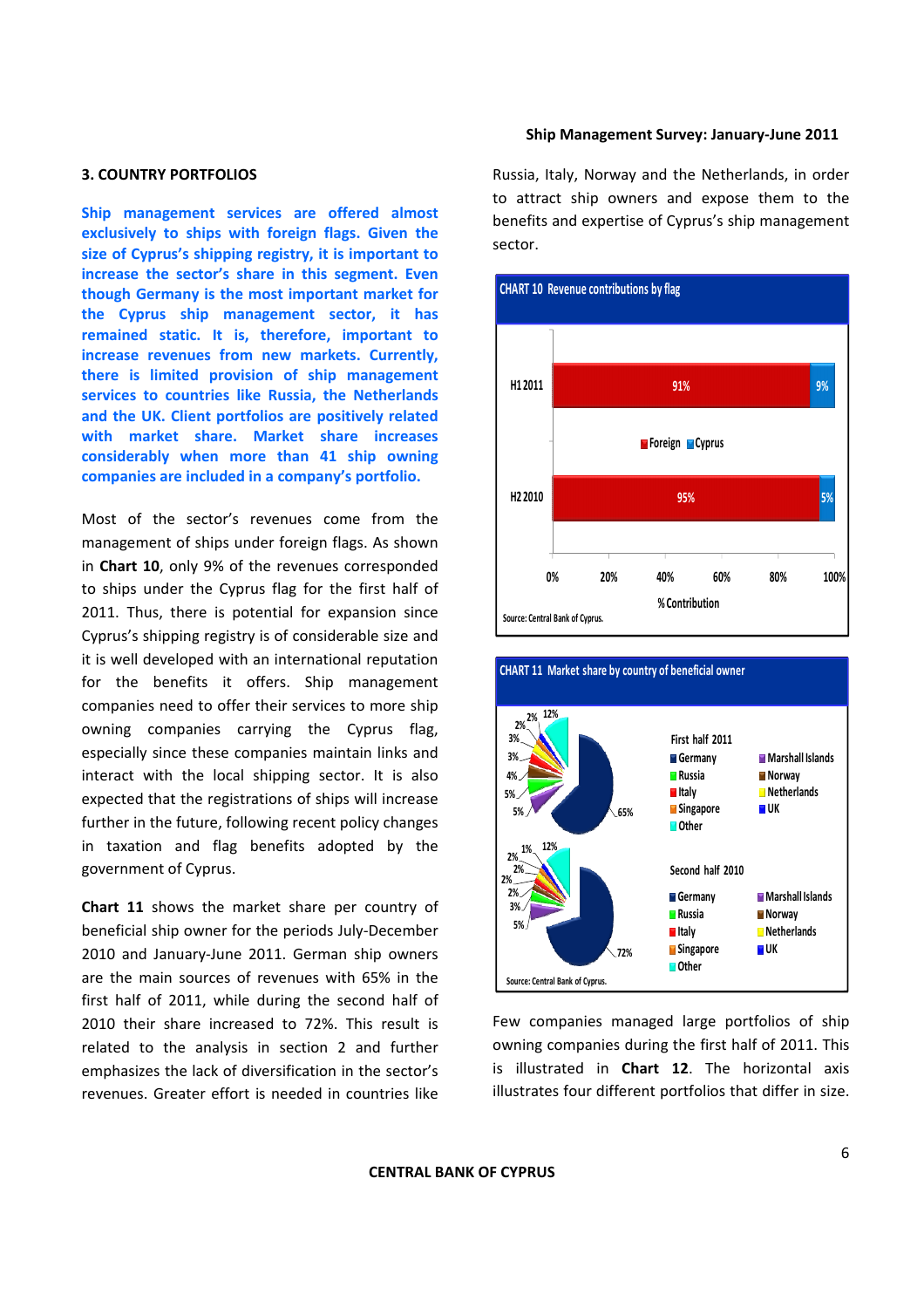The first group includes ship management companies that managed between 1 and 3 ship owning clients during the first half of 2011. The second group includes handlers of between 4 and 10 ship owners, the third group refers to handlers of between 11 and 41 ship owners and the fourth group represents handlers who manage more than 41 ship owners. The vertical axis on the left-hand side of the chart measures the numeric and weighted distribution of each group of companies. The right-hand vertical axis measures the average market share in each group. For example, the companies in the first group accounted for 37% of the total population of ship management companies and generated 19% of the sector's revenues. The average company market share in this group was 1,3%.



Most of the companies managed less than 10 ship owning companies during the first half of 2011, while strong market share performance is achieved with the handling of more than 41 ship owners. Only 7% of the companies handled more than 41 clients during the first half of 2011 and shared 49% of the

#### **Ship Management Survey: January‐June 2011**

sector's revenues. Market share performance also varies considerably with the size of the portfolio: when the size of the portfolio is between 4 and 10 clients, the market share does not exceed 2%. When the size of the portfolio exceeds 41 clients the average share increases considerably to 16,3%. As a result, there is considerable concentration in the sector, as was demonstrated in section 1.



Growth opportunities also differ considerably by country, as shown in **Chart 13**. The horizontal axis measures the market share of revenues for each country. The vertical axis measures the percentage change (half‐yearly growth) in the share of each country. Furthermore, the size of each bubble in the chart is proportional to the size of revenues from each country. Germany is by far the most important market but has remained static. Netherlands, Russia, and Singapore exhibited the highest growth in revenues during the first half of 2011. However, their market shares are still small. This chart further highlights the need for the sector to enter new markets.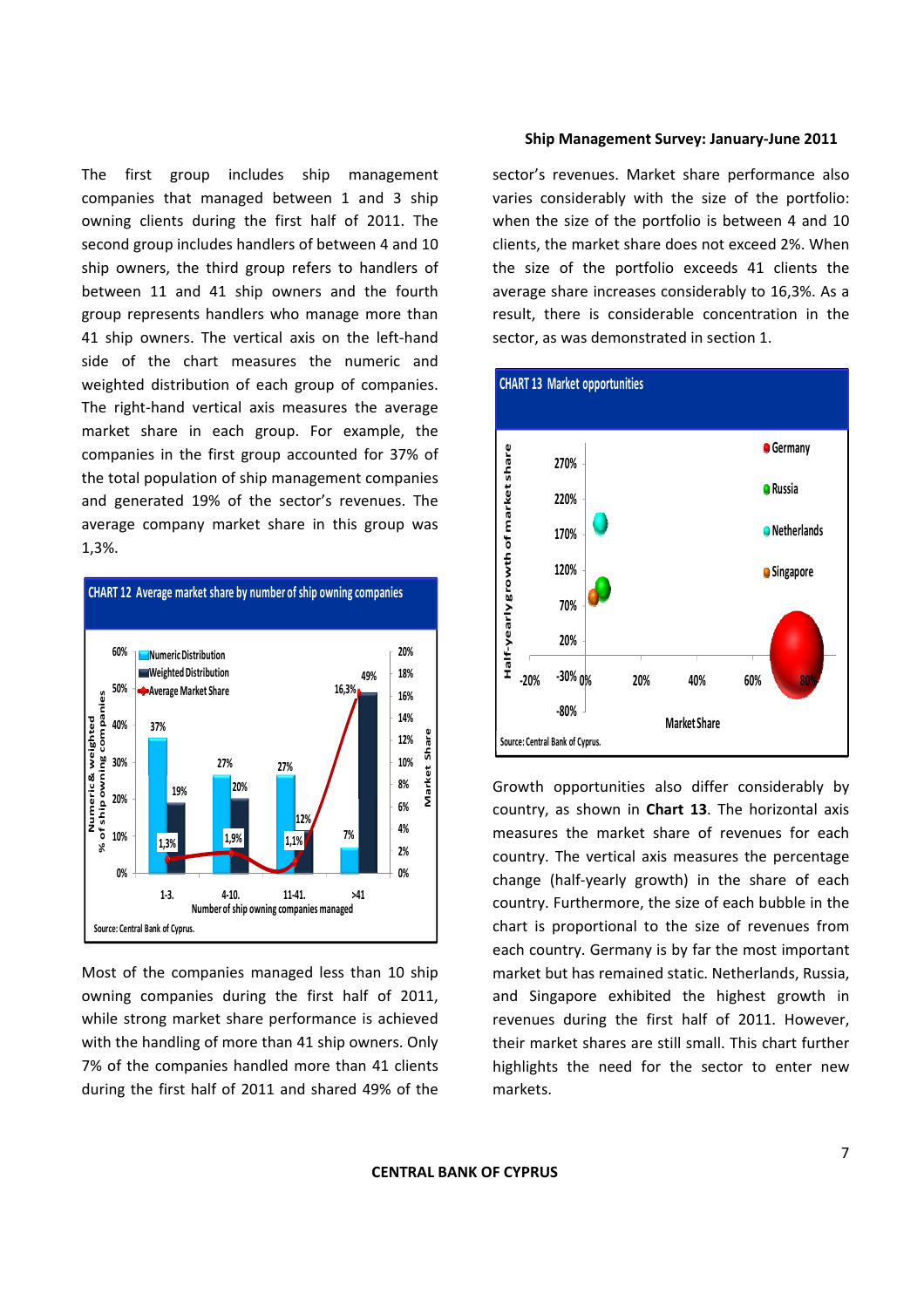**Chart 14** provides useful information regarding competitive presence in each country, by listing the percentage of Cypriot companies that offered services in each country during the first half of 2011. Many companies offered ship management services in Germany, indicating strong competition for the handling of German ship owning companies. Specifically, 48% of the companies in Cyprus offered their services in Germany during the period under examination. Competition is still relatively low in other countries. For example, in Russia services were offered by 7% of these ship management companies. In the Netherlands the figure was 21% and in the Marshall Islands 17%. A similar situation exists with other countries and more effort should be devoted in establishing links with local ship owners.

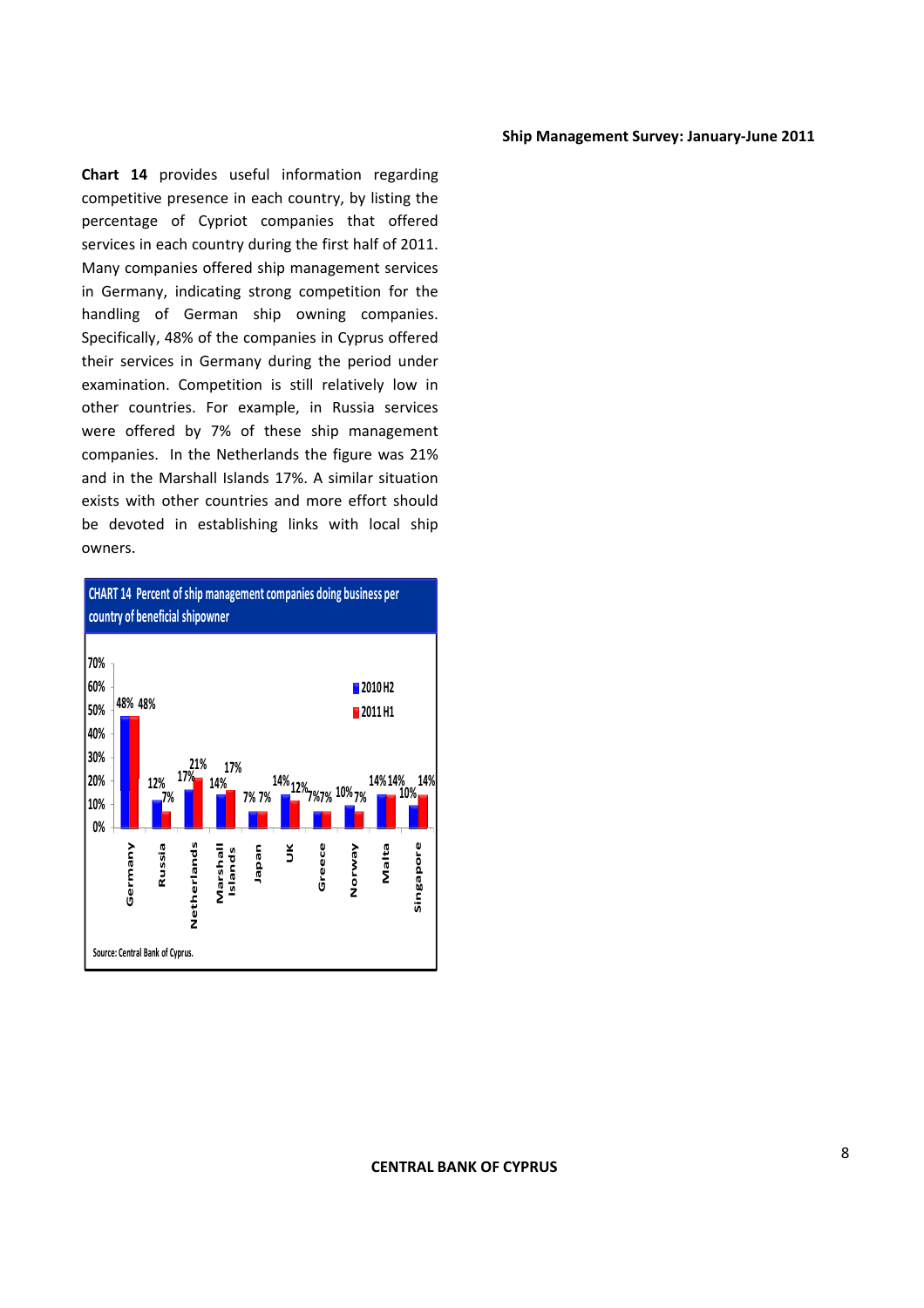#### **4. SHIP MANAGEMENT EXPENSES**

**During the first half of 2011, ship management expenses decreased by 3%. Revenues received from abroad were higher than expenses paid abroad. Most of the expenses (47%) concern crew earnings and were paid to staff from the Philippines, Ukraine and Poland. A considerable amount (20%) of the sector's total expenses was paid in Cyprus and concerned mostly administration and ship management expenses.**

As shown in **Chart 15**, total expenses paid by the ship management companies in Cyprus decreased during the first half of 2011, from €332,31 million to €321,23 million. These figures do not include expenses paid in Cyprus and are compatible with the revenues in **Chart 1**, which do not include revenues received from companies based in Cyprus.



**Chart 16** provides information on the (percentage) composition of expenses paid abroad by the sector. Most of the expenses concern crew earnings and constituted 47% of total expenses. The rest of the sector's expenses were directed to ship

#### **Ship Management Survey: January‐June 2011**

management (29%) and administration expenses (24%). These two categories are mainly paid in Cyprus where the companies have a physical presence and employ most of their labour force. Crew expenses are further analysed into payments to EU citizens (15%) and non‐EU citizens (32%). The majority of crew staff employed on board by ship management companies are from Southeast Asia (e.g. Philippines), Poland and Ukraine.



Advertising expenses increased during the first half of 2011 from €1,71 million to €2,44 million. The left‐ hand axis in **Chart 17** indicates the level of ship management revenues and the right‐hand axis the level of advertising expenses. It is not possible at this stage to asses the impact of advertising expenses on revenues because they remain low relative to the size of revenues in the sector. It is also important to analyze other forms of promotional and advertising effort that might be unique to the sector and are usually undertaken through organized bodies (e.g. the Cyprus Shipping Chamber), networking, trade shows and lobbying.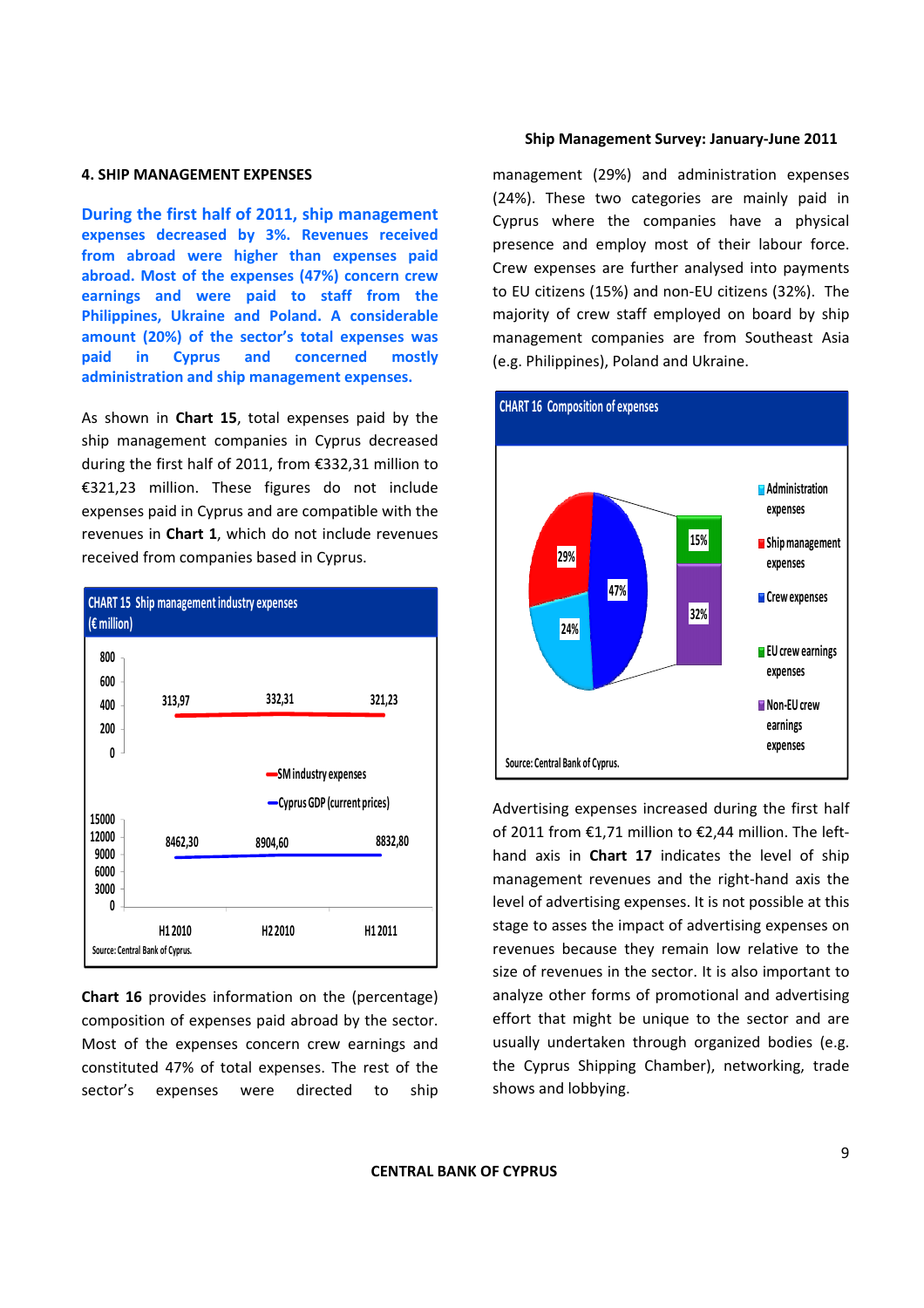

The decomposition of total expenses by country is an important consideration for balance of payments statistics. **Chart 18** shows the main countries to which most payment flows were directed during the first half of 2011. Most of the expenses accounted for by Cyprus (20%) and concerned mostly administration and ship management expenses. Second was the Philippines (18%) with crew expenses. **Chart 19** concentrates only on crew expenses. As the chart shows, most of these expenses went to the Philippines, Ukraine and Poland, which provide most of the crew staff.



# **Ship Management Survey: January‐June 2011**



# **CENTRAL BANK OF CYPRUS**